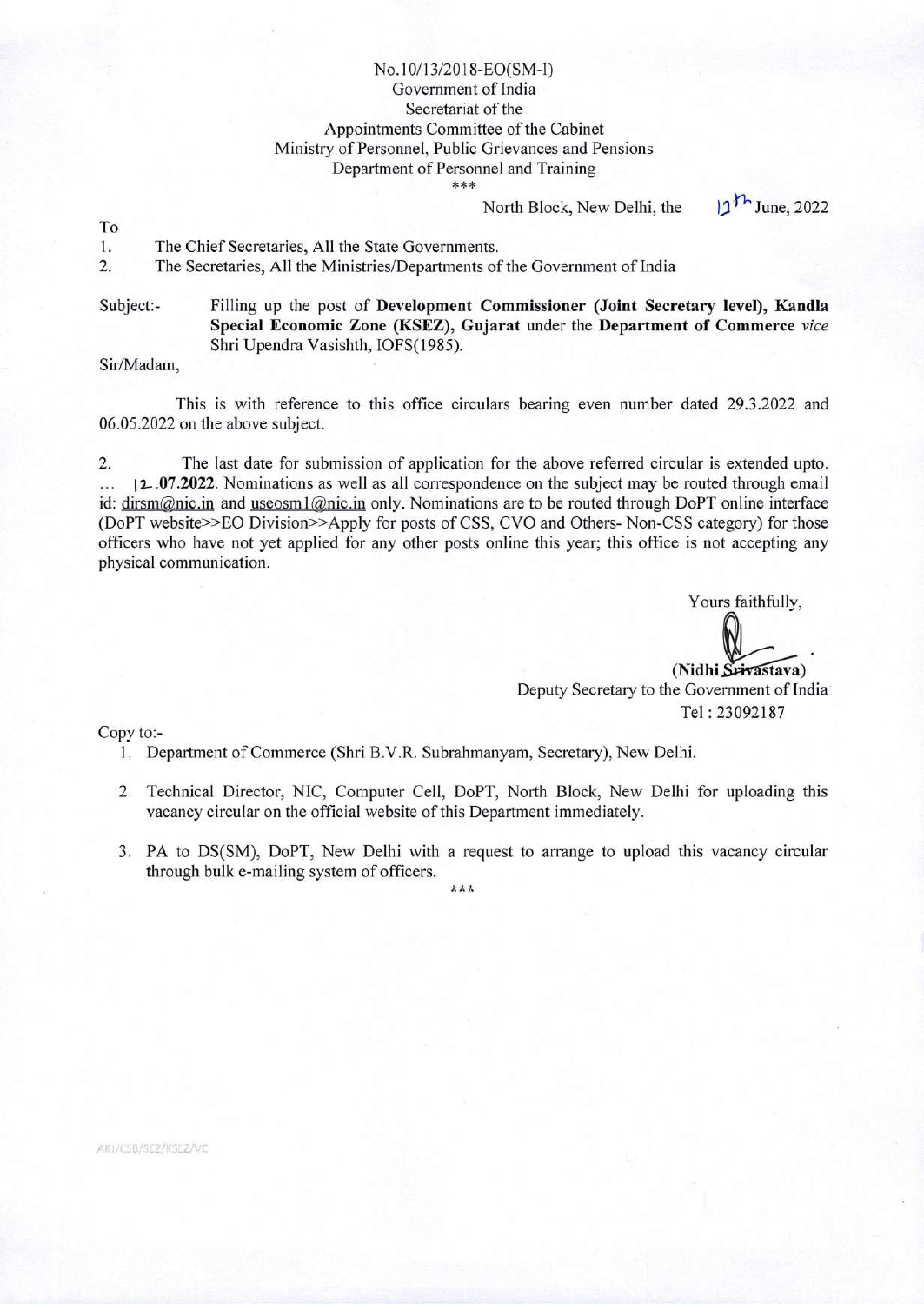## No. 10/13/2018-EO(SM-I) Government of India Secretariat of the Appointments Committee of the Cabinet Ministry of Personnel, Public Grievances and Pensions Department of Personnel and Training

North Block, New Delhi, the 6<sup>th</sup> May, 2022

To

1. The Chief Secretaries, All the State Governments.<br>2. The Secretaries, All the Ministries/Departments of

The Secretaries, All the Ministries/Departments of the Government of India

Subject:- Filling up the post of **Development Commissioner (Joint Secretary level), Kandla Special Economic Zone (KSEZ), Gujarat** under the **Department of Commerce** *vice*  Shri Upendra Vasishth, IOFS( 1985).

Sir/Madam,

This is with reference to this office circular bearing even number dated 29.3 .2022 on the above subject.

2. The last date for submission of application for the above referred circular is extended upto. 27.05.2022. Nominations as well as all correspondence on the subject may be routed through email id: dirsm@nic.in and useosm1@nic.in only. Nominations are to be routed through DoPT online interface (DoPT website>>EO Division>>Apply for posts of CSS, CVO and Others- Non-CSS category) for those officers who have not yet applied for any other posts online this year; this office is not accepting any physical communication.

Yours faithfully,

(Nidhi Srivastava) Deputy Secretary to the Government of India Tel :23092187

Copy to:-

- 1. Department of Commerce (Shri B.V.R. Subrahmanyam, Secretary), New Delhi.
- 2. Technical Director, NIC, Computer Cell, DoPT, North Block, New Delhi for uploading this vacancy circular on the official website of this Department immediately.
- 3. PA to DS(SM), DoPT, New Delhi with a request to arrange to upload this vacancy circular through bulk e-mailing system of officers.

\*\*\*

AKI/CSB/SEZ/KSEZ/VC